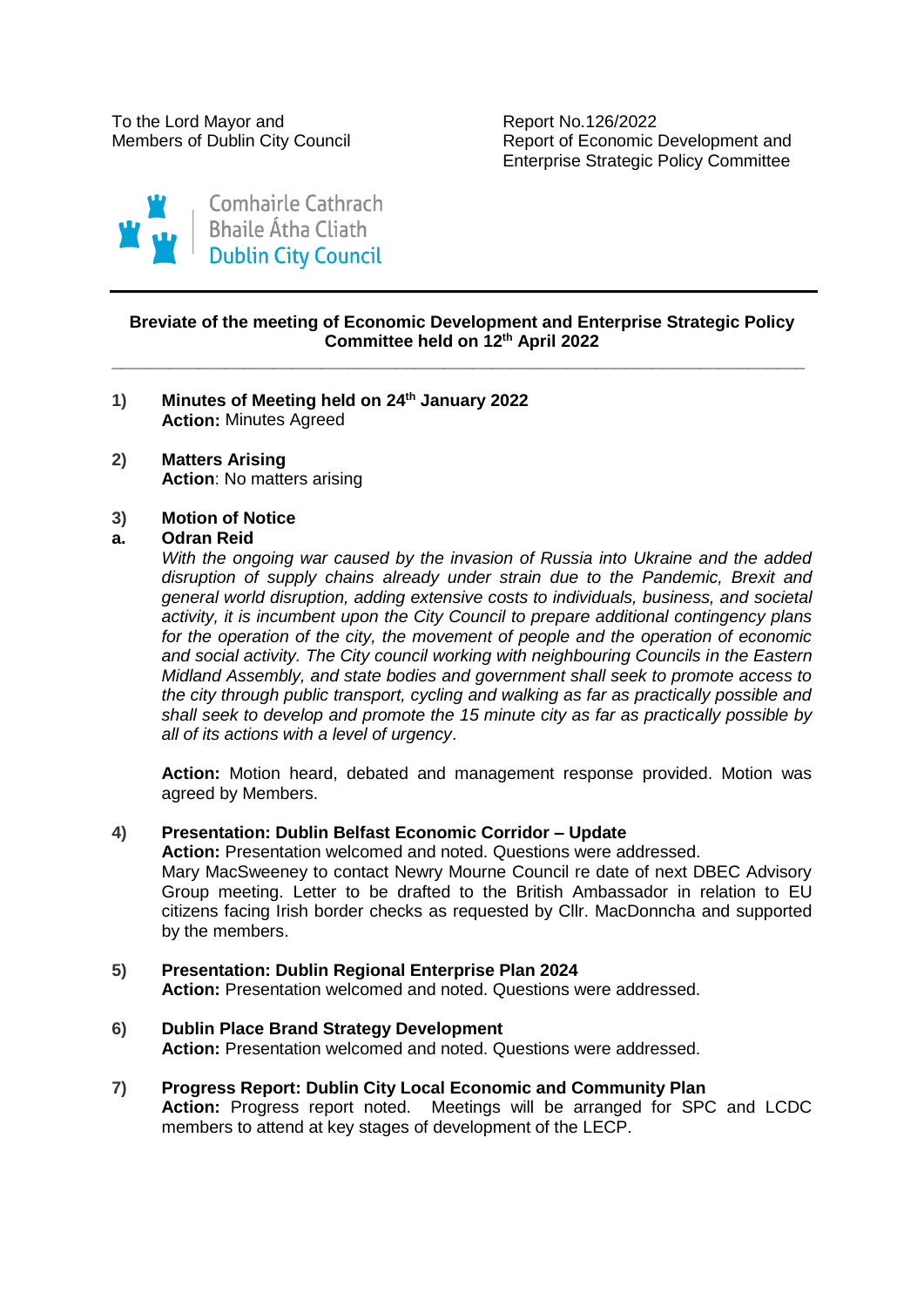## **8) Published Reports for Circulation**

- Dublin City Branding & Placemaking Research Report
- Makerspace Provision in Dublin Research Report
- Enterprise Hubs Research Report **Action**: Reports noted.

## **9) Progress Report: European Programme Support Office**  Action: Progress report noted. Anthony Flynn to provide Cllr. Freehill with update on appointment of Head of EPSO.

## **10) Economic Development & Enterprise Management Reports**

- a) Economic Development Office
- b) Local Enterprise Office
- c) Dublin.ie
- d) Smart Dublin and Smart Cities
- e) International Relations

**Action:** Reports circulated in advance and noted.

## **11) AOB**

**Next SPC Meeting: 6<sup>th</sup> September 2022 (3.30pm – 5.30pm)** 

#### **Cllr. Claire O'Connor Chairperson 13th April 2022**

#### **ATTENDANCE**

#### **Cllr. Members:**

Cllr. Claire O'Connor (Chair), Cllr. Danny Byrne, Cllr. Donna Cooney, Cllr. Tara Deacy, Cllr. Cat O'Driscoll

Cllr Terence Flanagan, Cllr. Mary Freehill, Cllr Michael MacDonncha, Cllr. Nial Ring,

#### **External Members:**

Odran Reid, Northside Homecare Services Evanne Kilmurray, Inner City Enterprise Natalie McGuinness, Dublin Chamber of Commerce

#### **Officials:**

Richard Shakespeare, Assistant Chief Executive Anthony Flynn, Executive Manager, CRES Greg Swift, Head of Enterprise and Economic Development Mary MacSweeney, Deputy Head of Economic Development & Enterprise Ross Curley, Senior Economic Development Officer Grainne Kelly, Interim Head of EPSO and International Relations Jamie Cudden, Smart Cities Lead, Smart Cities

#### **External Presenters:**

Caroline Power, Programme Manager, Dublin Regional Enterprise Plan William Hynes, Daragh McGreal, Fraser Clarke, KPMG Judith O'Doherty, Eutopia Strategy and Mark O'Connell, OCO Global